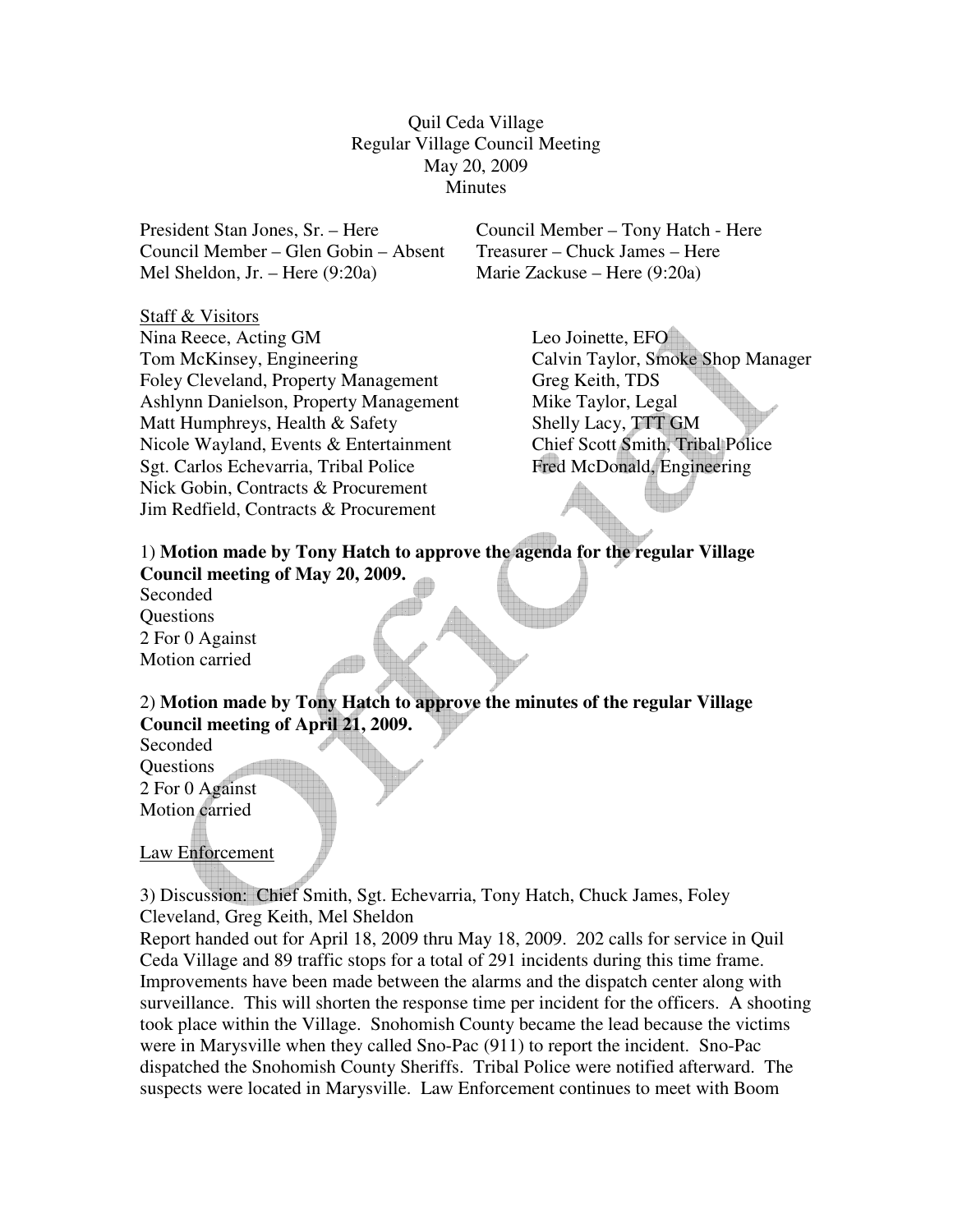City to make it a safe and uneventful season. Port Susan will host its annual event this Saturday. Officers have been notified of the event and will be available if there is a problem. Council would like to see calls for events on the Reservation forwarded to Tribal Police. Staff needs to meet with Sno-Pac to see if this can be resolved. Tax revenue helps to pay for Sno-Pac so Tulalip would have to work out some type of agreement to become a certified point for calls to be routed to Tulalip Law Enforcement by Sno-Pac. Need some conversations with Snohomish County about Law Enforcement efforts on the water, also.

## Human Resources

4) Health & Safety Report

Discussion: Matt Humphreys, Tony Hatch, Chuck James Report read to Council. Dog was taken into custody and placed in 10 day quarantine. A near miss is an incident that had the potential to cause harm.

## Property Management

## 5) Annexation

Discussion: Foley Cleveland, Marie Zackuse, Shelly Lacy, Mike Taylor, Stan Jones, Tom McKinsey, Cal Taylor, Tony Hatch, Nina Reece, Greg Keith, Page 8 has the parcels that are being considered for annexation. This property is where the gas station will be located. Why would it need to be annexed? The Village can be given the ability to manage the store without annexing it into the Village. Who would own the property and the business? What was the overall intent of QCV? Quil Ceda Village is running activities that are the Tulalip Tribes. The Tulalip Tribes is the owner of the land inside and outside Quil Ceda Village. Tulalip Tribes is the operator and owner of the gas station and not Quil Ceda Village. QCV would be the governing entity dealing with issues of a regulatory nature. For all other matters, it would be the Tulalip Tribes. QCV would not collect a lease for this property. Lease income goes to Tulalip Tribes. Any leases within QCV are entered into between the Tenant and Tulalip Tribes. QCV has some easements and right of ways but the land is still owned by Tulalip Tribes. QCV is the government over a specific area. The gas station is not going to be an entity of QCV but Tulalip Tribes. The contracts to build the gas station will be entered into between the contractors and the Tulalip Tribes. QCV may have staff working on these issues but it does not mean that it will be managed by QCV. The economic development is located in a certain area within the Tribe which means the focus of public services for the economic development can remain consolidated. Taxes can be designated by the Board of Directors as they choose. Does annexation hinder the ability of the gas station to operate in the Village vs. outside the Village? No, there shouldn't be any difference. Quil Ceda Village is not a land owner or property developer. QCV is a local government. The gas tax will go into a restricted fund. The convenience tax and restaurant tax would go to the Tribe if the land is not annexed. If it is annexed it will go to QCV. The President would like to move ahead with the annexation unless there is a legal reason not too.